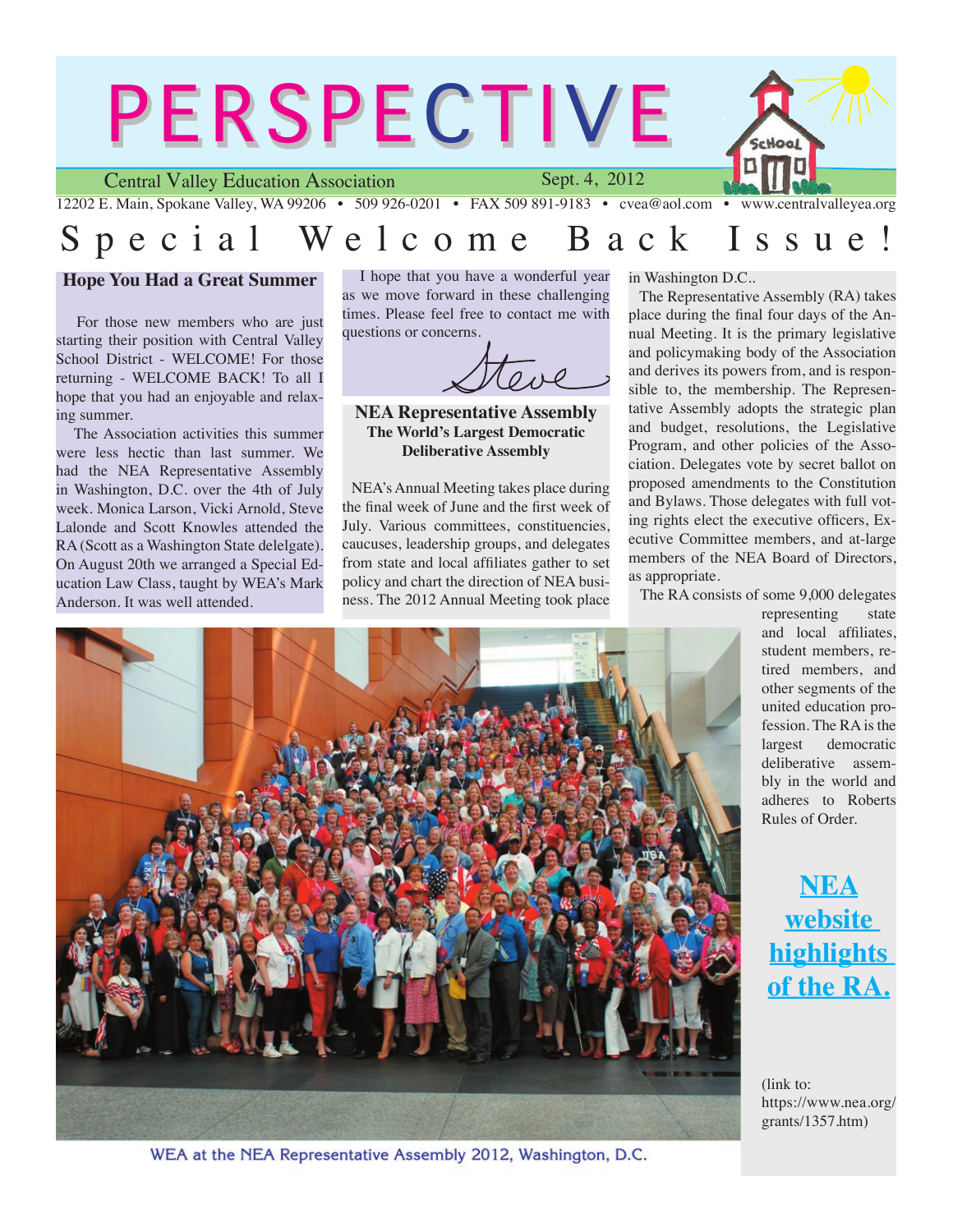# **Contract**

The new contract was approved by a 98% yes vote. This is a reminder of what changes were made and what continuing actions are needed.

## **New Language**

• F & P testing for all K-5 / AM/ PM kindergarten teachers (double load)

- o The district will provide three (3) days of sub time to be used between the Fall, Winter and Spring assessments as the teacher sees fit.
- o Full time AM/PM kindergarten teachers will receive double the resources described above.
- Evaluation language walkthroughs

o "Power Walk Throughs" are for the purpose of gathering building wide data and as such will not result in individualized observation elements in the teacher evaluation process. Substitute teachers, who are not long-term, will be exempt from "Power Walk Throughs" for the 2012-2013 school year

- Involuntary transfer interviews o In the case of an involuntary transfer, a discussion with Human Resources personnel and the affected party will be completed to determine if there is any personal impact on the person(s). The discussion will take place before the final decision is made.
- Summit School overnighters o The district will agree to add a .5% stipend for Expeditionary learning overnight trips that are required as a part of the program to Appendix C of the con-

tract. The overnight stipend will be limited to one required trip per year, per teacher.

• New student process

o When a new student is registered after the start of the school year, that student will begin class(es) no sooner than one (1) full school day after registering in order to allow the teacher(s) to be informed of the new student and to prepare materials, facility and lesson plans that will include the student.

## • Late start clarification

o When an emergency delayed start is announced teachers may delay their reporting time by the same amount of time. For example, if a two hour delayed start is announced, the teacher may report two hours later than their normal arrival time.

• Teaching-librarians administration time

o Teacher librarians with 38 or more sections may request up to two (2) sub days to be used for the purpose of administrative management.

- 1/2 day K conference issue o Each kindergarten teacher has the option of using an additional one half day of the sub time allowed to leave early as long as the school as a whole allows the practice in exchange for evening conference times.
- 1⁄2 day before Thanksgiving o Personal leave days may be taken in half-day increments. Limited to the half day prior to Thanksgiving, employees will be charged a half day of personal leave for personal leave

taken on this day. Any sick or emergency leave taken on the day prior to Thanksgiving shall be deducted as a whole day.

• WAAS Portfolio

o Teachers preparing WAAS Portfolios \will be given sub time, upon request from their level special education coordinator, based on the number of portfolios they are responsible for compiling. It is expected that during these sub days the teacher will work either in building or at the LTC.

\*Teachers compiling 1 portfolio will be given one sub day to work.

\*Teachers compiling 2-4 portfolios will be given two sub days to work.

\*Teachers compiling 5+ portfolios will be given three sub days to work.

• NBCT grant for certification and recertification

- o The district will create a \$12,500.00 pool to be distributed for the purpose of pursuing, or renewing, National Board Certification. There will be a cap of \$850.00 per person.
- Flex days vs. paid time for nurses
	- o Flex days can be converted to hourly pay at substitute rate.
- First Robotics

o FIRST Robotics will be added to Appendix C, CTSO positions, and will be responsible for fulfilling the CTSO advisor job description.

**MOUs (Memorandum of Understanding)**